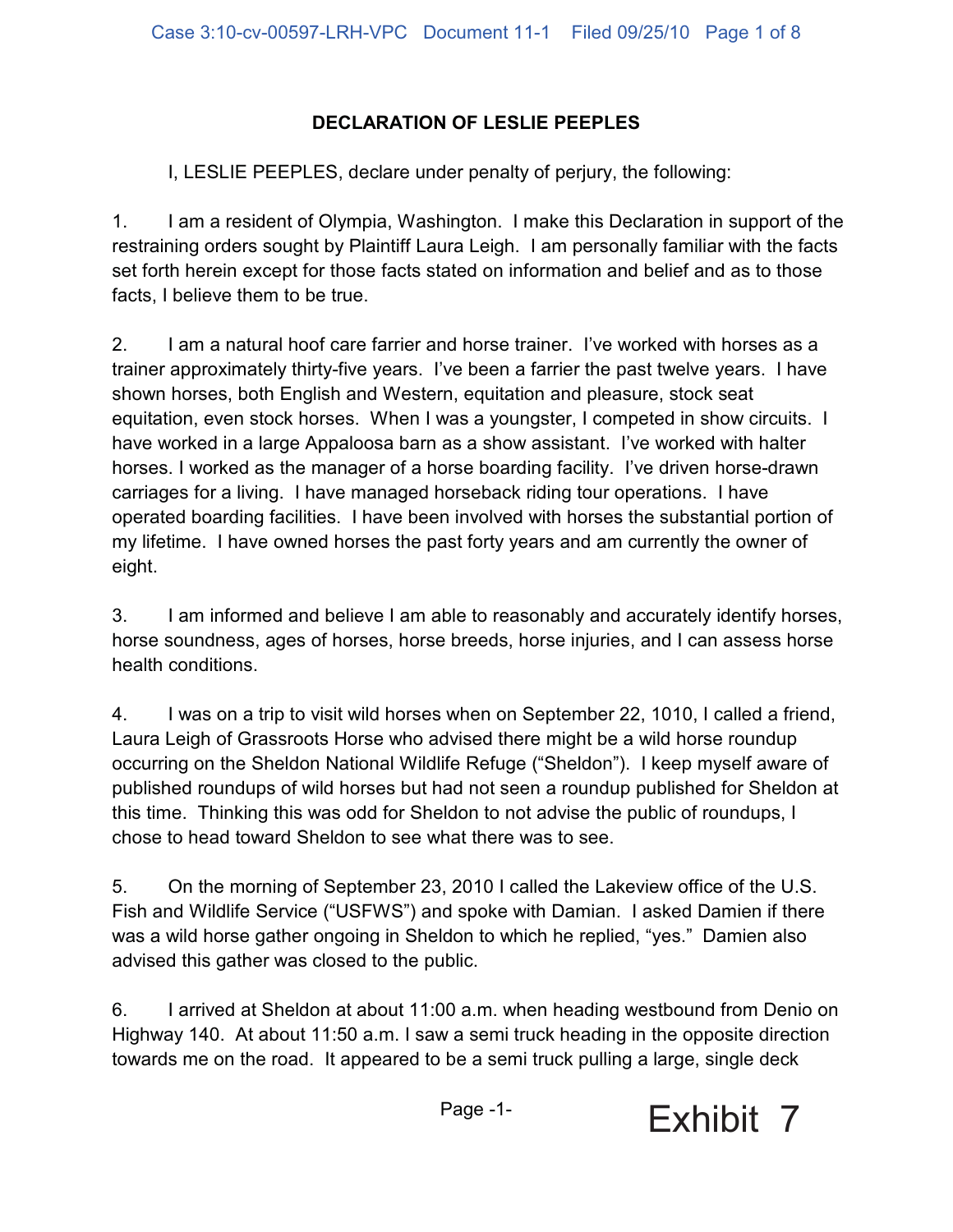commercial sized livestock trailer. Inasmuch as I was looking for where I might find the "gather," I thought it best to attempt to ask the person driving the oncoming stock truck whether he/she might know anything about it. Accordingly, I pulled off to the side of the road. As I slowed and pulled off the road, the oncoming stock truck likewise slowed down and stayed to the right-hand side of his lane of travel. When however, when I got out of my car and waived at the truck, the truck began accelerating toward me quickly. The truck moved to the center of the road, taking up both lanes (i.e. both lanes of travel) and continued accelerating toward me. . The gap between the oncoming truck and me, closed incredibly fast. I was able to see the driver was a male and he could clearly see me. The driver was intentionally directing his truck toward me. I jumped out of the way, off the road as the truck continued by me, still accelerating. The truck missed me by what I believe to be just inches. It is my best estimate that the closest the truck came to my body was within a foot. The truck went by as I was still leaving the roadway. It is my opinion based on clear observations at the time that, had I not moved out of the way, the truck would have hit me. My best estimate of the speed at which he passed by me is that he was traveling at approximately 40 miles per hour. This incident occurred in a remote region of Northern Nevada where there were no witnesses, on the Road identified as State Route 8A or "SR 8A."

8. There is no other interpretation a reasonable person could make of this encounter other than this: this truck driver intentionally tried to intimidate me, which he did, without regard for my safety.

9. As it turns out, the truck which passed by me was loaded with, what I am informed and believe to be wild horses from the Sheldon gather.

10. I ran across some hunters that informed me the horse gather was on the road toward Badger Camp.

11. At the intersection of Road 8 and Badger Camp Road I met Officer John Storey from the U.S. Forest Service. After introducing myself to Officer Storey, he informed me the road to Badger Camp was closed because there was a wild horse gather in progress about seven miles down this road. Officer Storey told me he was brought in from Portland, Oregon, as security for this wild horse gather.

12. I inquired of Officer Storey whether this was a planned gather and whether he received reasonable notice in advance of his assignment there. Officer Storey replied, "no, this happened very fast."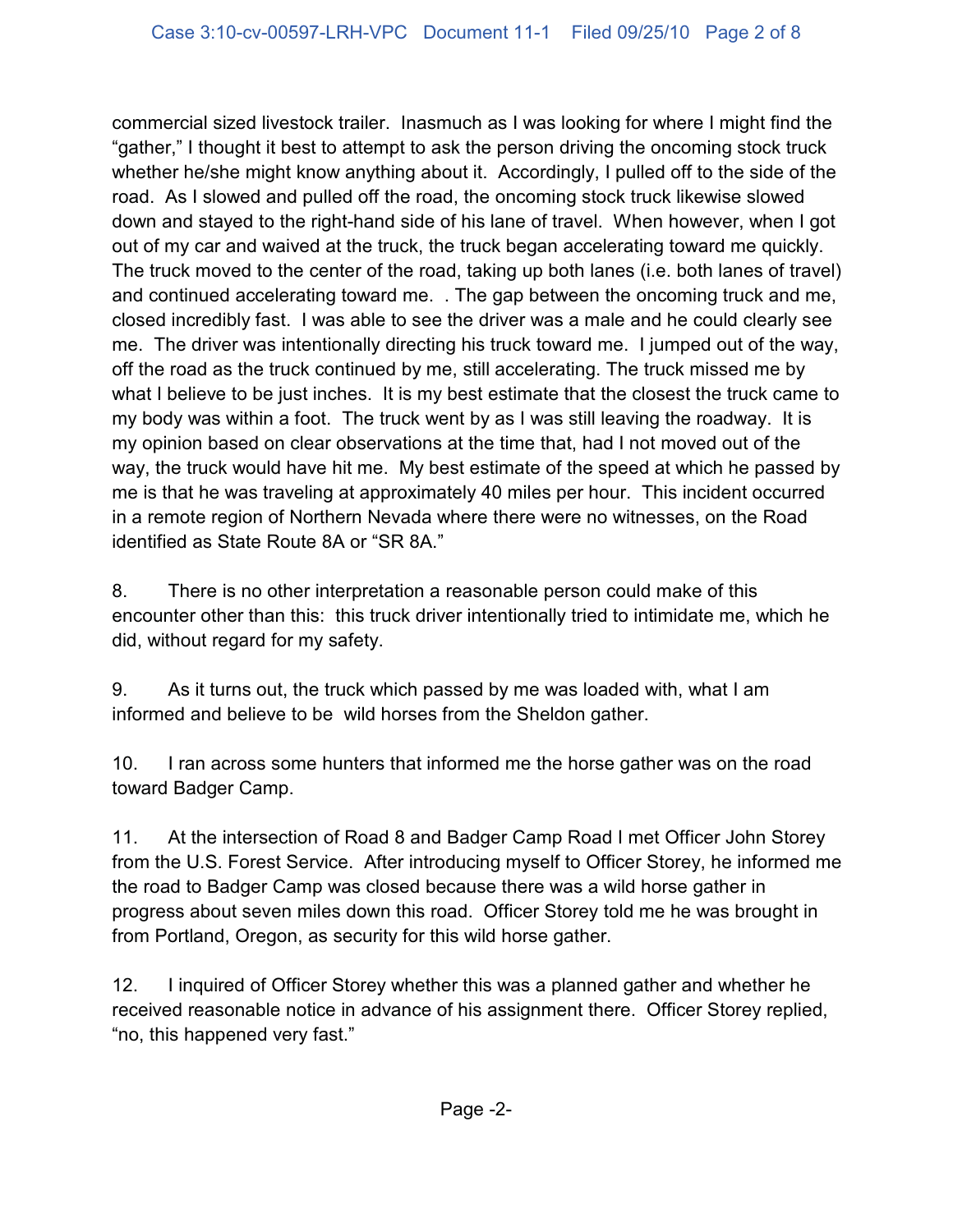13. I asked Officer Storey if I could go in or where the wild horses gathered from the range were being held and if I could see the gathered wild horses in "holding. He radioed and asked someone those questions. He then conveyed to me what he was told, which is this: the gathered wild horses are being held in a private facility and they would see if there were arrangements that could be made to escort me to view these horses. Accordingly, I stayed there with Officer Storey for more than an hour awaiting this radio call, which never came.

14. I then headed back to Denio to find cell service to use my cell phone, to make a call to the USFWS Lakeview Regional Office ("Lakeview Office") which is in charge of the Sheldon Wildlife Refuge.

15. At approximately 3;00 p.m. I spoke with Paul Steblien at the Lakeview Office. Steblien is, I am informed and believe, the manager of Sheldon National Wildlife Refuge. Mr Steblien conveyed many items of information during this conversation. Mr. Steblien confirmed there was in fact a wild horse gather ongoing at Sheldon. When I asked Mr. Steblien why this wild horse gather was not publicized, he replied, "We like to keep things low and quiet." Steblien also said they were gathering 400 wild horses. Steblien said wild horses being transferred to the Dufferina Refuge Headquarters. Steblien said 250 of the gathered Sheldon wild horses would be put up for adoption. Steblien said 150 of the gathered Sheldon wild horses would be, in his terms, "vasectomized" and "ovarectomized" and returned to the Sheldon range.

16. In this same conversation Mr. Steblien said he could arrange to escort me into gather at 10:00 a.m. September 24, 2010 (the following day), at the entrance to Road 8. Steblien said he would, at that time, talk about the possibility of my being able to see these gathered wild horses at the facility at which they were being held.

17. Because I was not allowed to observe any activity that day (September 23) I headed toward the refuge station office at Dufferina to see if I could find someone with information on this Sheldon gather. There was no one at the office. So I continued down the road to find a place to take my dog out of the car and for a walk.

18. At about 4:30 p.m. I took the first road to the right past the office. I came to a fork. A sign alongside the road said the road to the right said it was "closed area." Accordingly, I took the road to the left about 200 yards, parked, and took my dog for a walk.

19. At this location I began noticing numerous bones, particularly horse bones on the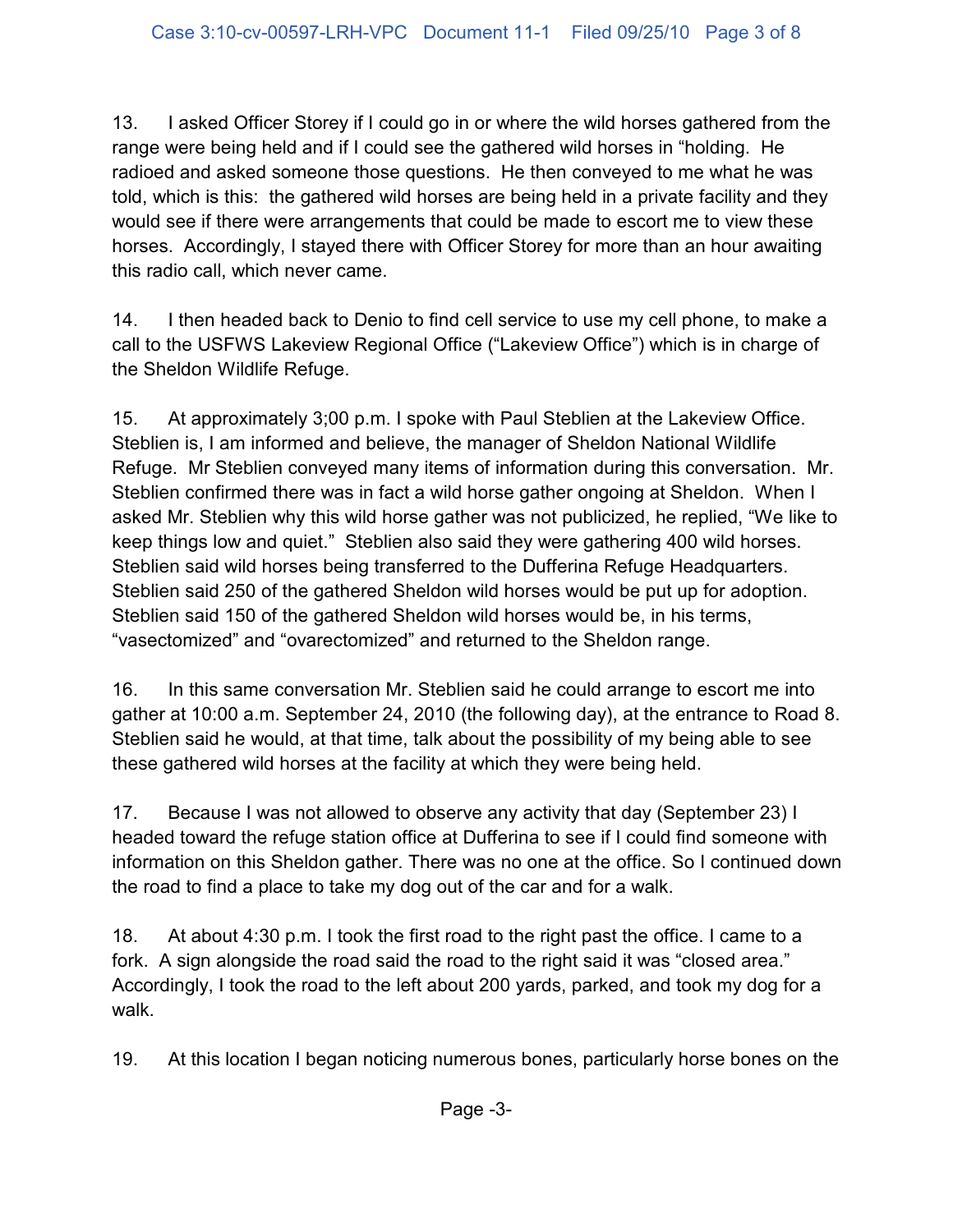ground. As I looked farther, horse bones became more numerous. I followed this trail of horse bones which led me to even more bones and to a denser distribution of horse skeletal remains. I then found a large pit dug into the ground. It was freshly dug. There was also another pit that appeared to have recently been covered. There were horse bones scattered everywhere. I photographed what I observed there.

20. Attached to the motion supporting this Declaration are five photographs which are included with three photos taken by Ms. Katie Fite. The file name of these photos (including my five photos) is "Sheldon Photographs."

21. I personally took the five photographs identified in "Sheldon Photographs" with my name on them (Leslie Peeples). These five photographs accurately show what is depicted in the photographs. These five photographs are not enhanced or altered in any fashion except the fourth photo which is cropped to identify the identity of the helicopter and pilot of the helicopter. These five photographs depict the following subjects:

- a. Stock trailer identifying private roundup contractor Cattoor Livestock;
- b. Scattered horse bones near the covered and newly dug pits;
- c. Scattered horse bones near the covered and newly dug pits;
- d. Helicopter which I discuss, below. (This photo is cropped) with the registration number "N73224."
- e. Helicopter (the same helicopter) which, again, I discuss below.

22. On the far side of the pit (farthest from my location) was a sign that said closed area. Accordingly I did not travel toward that direction.

23. Heading back toward my car I heard horses whinnying. I headed in the direction of the horse sounds and found approximately 250 horses in a facility. There was no barrier or sign age that advised this area was closed or restricted.

24. The semi stock truck that nearly ran me over earlier, I saw parked next to the holding corrals at this facility. I am certain this is the same truck.

25. I took photographs of the horses that I observed there.

26. No one appeared to be present at this facility. Accordingly, I chose to leave the area. I continued back up over the hill toward my car.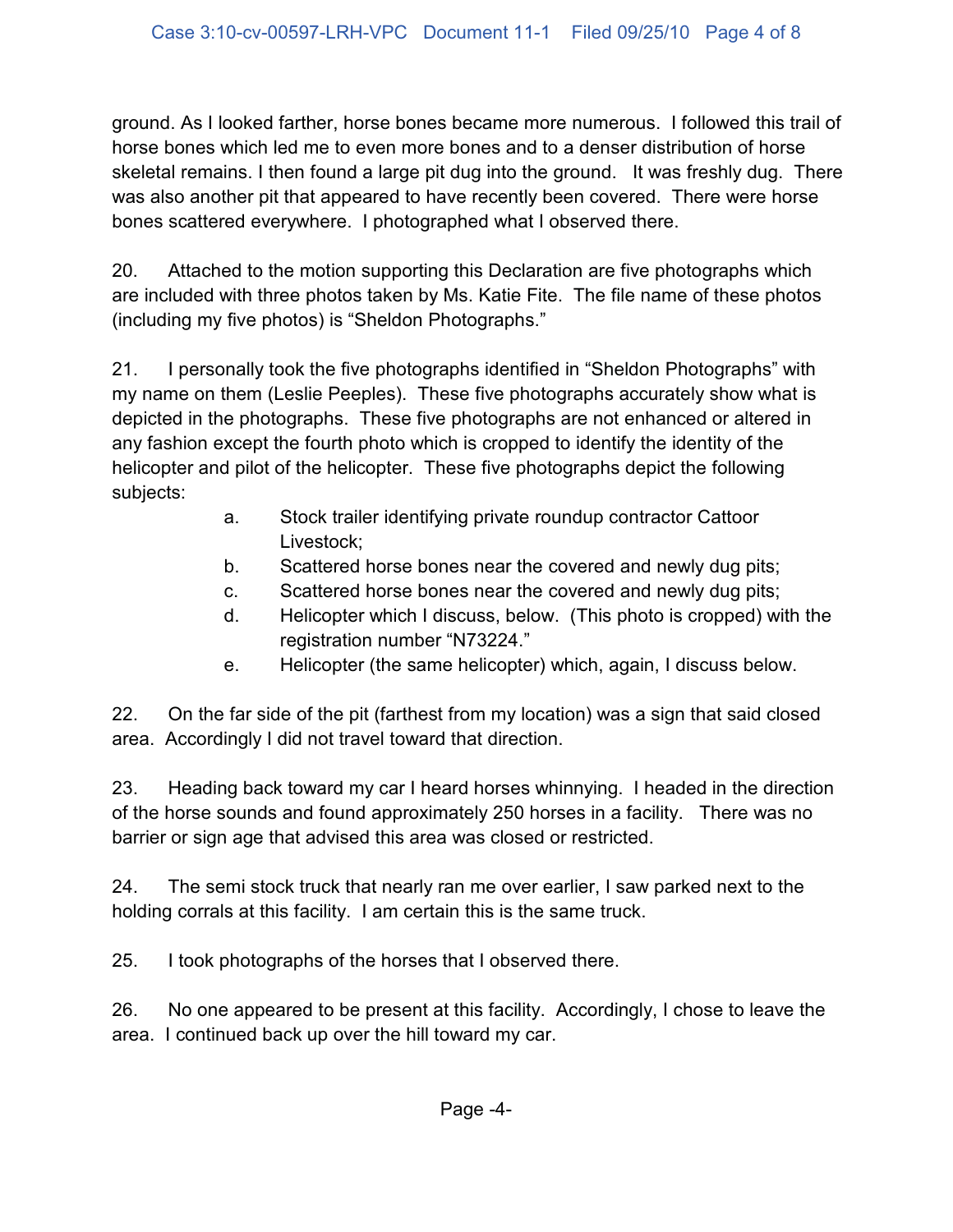27. As I was heading back to my car I heard a helicopter. I then saw the helicopter's rotor blades from where I was standing; the rest of the helicopter was hidden behind the hill where my car was located. I walked toward my car and the helicopter came into my vision. The helicopter was floating above my car no more than twenty feet from the roof of my car.

28. The pilot of the helicopter, the one and the same as the one I photographed (the photos of which are provided with this Declaration) apparently saw me coming; at this point he directed the helicopter toward me. He flew the helicopter no more than 30 feet above me. The helicopter was directed toward me in an aggressive fashion. At this point the helicopter was so close I could see the pilot's face and his facial features appeared angry.

29. I became frightened from the helicopter's aggressive moves toward me and did not think to lift my camera for a moment to document what was occurring. I was confused over why this was occurring, I was frightened, this event occurred very because and I was also dumfounded that this pilot would, for lack of a better choice of words, "buzz me."

30. I then continued to my car. The helicopter followed me to my car while circling me at a distance of approximately 60 feet from my position. At this point I took three photos of the helicopter. One of these photos is supplied with this Declaration.

31. I retreated to my car and began driving away. As I drove off the helicopter continued to followed me, circling me and hovering above my car, again about 60 feet from my position. I stopped momentarily and waived at him, inquiringly. I continued driving on and the helicopter continued to stay with me, hovering and circling at the same distance. At this point I stopped my car, got out and took two photographs of the helicopter.

32. After I photographed the helicopter this second time, the helicopter turned and flew away. I drove farther down the road, thinking I should get away from the situation. I stopped to get a can of tea from the ice chest and to reflect on what just occurred, and to calm down because it was an unnerving and frightening experience.

33. At this point, I heard the helicopter returning. At this point I got into the car and began driving again. When the helicopter arrived, I stopped the car. Once again the helicopter hovered over my car. He was about 30 to 40 feet from my car. He stayed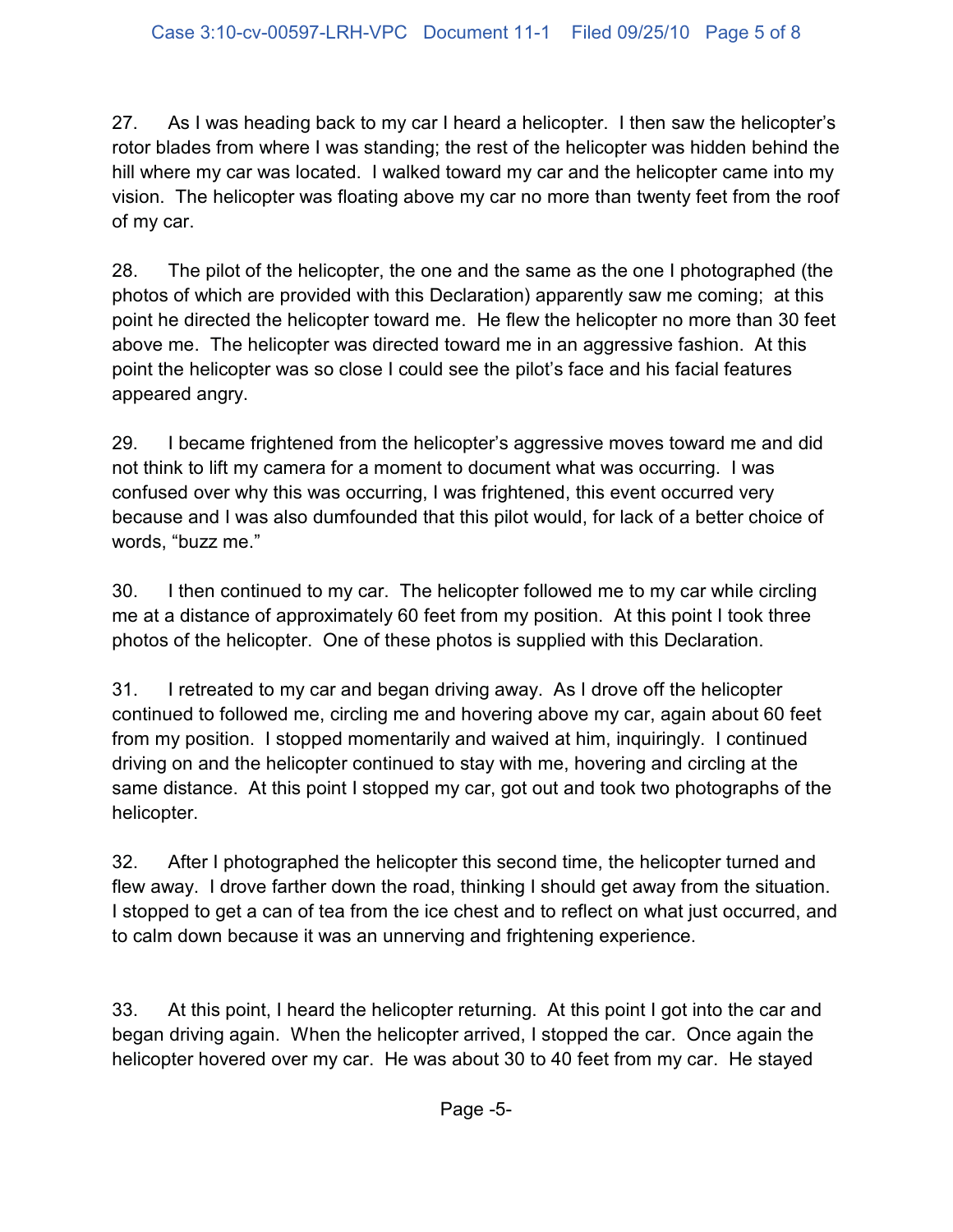hovering for about two minutes before flying off into the distance a final time.

34. After the helicopter left I drove down the road, stopped again to once again, gather my composure. At this point, an official USFWS truck arrived while I was out of the car. A man alighted from the truck.

34. The man from the truck was curt in his demeanor and language. He appeared mad. He said the helicopter pilot told him I was taking pictures of the horses. This man from the truck refused to shake my hand. He refused to identify himself. He told me, "Don't take anymore pictures." I replied, "I don't understand. Isn't this a public area?" He replied, "yes, but you can't take any pictures". I said "OK, I can respect that." I again asked his name and inquired of his job. He told me he was the maintenance mechanic at the USFWS yard. He said, "don't take any more pictures." Then he got back in the USFWS truck and drove away.

35. I left this area and headed back for the Dufferina Station office. Once again, no one was there with whom I could ask of the ongoing activities. I left the area for the night.

36. As I was heading out this same road I saw a white pickup truck pulling a tan goose neck stock trailer coming in my direction toward the facility holding the horses I saw earlier.

37. That evening (September 23) I spent the night at the hotel in Denio. While in Denio I saw the same white truck and tan gooseneck stock trailer there and saw and recognized Dave Cattoor getting into that same truck.

38. At 8:00 a.m. September 24, 2010, I arrived at the Road 8 and Badger Creek roads intersection. The Badger Creek road remained blocked and manned by a different person. This person was not from the Forest Service. Rather, this person was a USFWS employee, identified as Officer Smith who I am informed and believe is in charge of security at Sheldon.

39. Officer Smith walked quickly toward me. I let my dog out of my car and he sternly told me "put your dog back in the car." I followed his direction. He next said, "I need to see your drivers license." I said "Hi I'm Leslie." "I need your ID, NOW," he repeated, while rebuking my introduction, I complied and handed him my license. He then said in sarcastic manner, "now that wasn't so hard was it?" My reply: "I'm just a little taken back by your attitude and I don't understand what's going on." He indicated he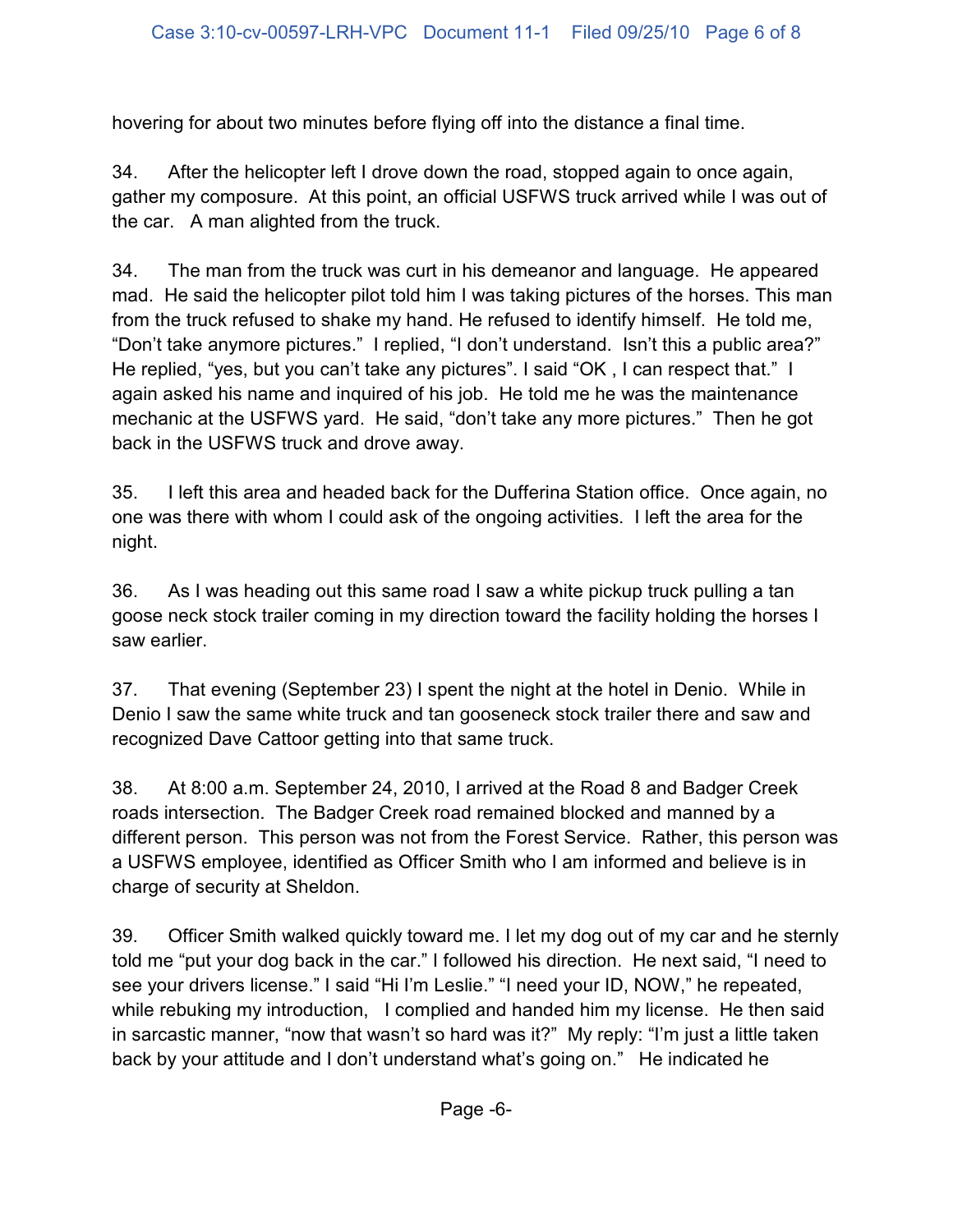received a complaint that I had been chased out of the Dufferina horse holding facility, "by three people." I replied, this was not true, that my presence near there had been blown out of proportion. He asked for my address, who I was, why I was there, and what my interest was in the situation, and from what direction I came before coming to Sheldon.

40. Officer Smith's demeanor made this very tense. I was feeling vulnerable since I was in a remote area, more than 50 miles from the nearest town (Denio), by myself, with no ability to communicate with anyone by phone, before a law enforcement person who was appearing aggressive.

41. I explained to officer Smith I was a wild horse person, that I was interested in the welfare of horses. He then asked, "How did you even know about this horse gather?" I replied that a friend was in Sheldon working with the Sierra Club when they saw the helicopter and also observed trucks loaded with horses, leaving Sheldon.

42. While I was being interrogated by Officer Smith, two loads of horses came out from the road he was blocking (Badger Creek). One of these trucks was a semi truck pulling a large livestock trailer filled with horses. The other truck was a pickup towing a stock trailer filled with foals. I wanted to take photos but Officer Smith had me intimidated enough that my shooting photos might make him even more cross with me than he already was.

43. At this point I was fairly shaken and did not understand what I had done wrong. I was confused over what I had done that deserved such aggression from officer Smith and also from the helicopter the prior day. I began to cry and told Officer Smith I really didn't mean to cause any trouble. Officer Smith told me he was going to write me a "warning" instead of a citation for entering a closed area. Smith proceeded to write something up. He then asked if I wanted a copy, to which I replied, "yes.'

44. I told Officer Smith about the semi truck incident and the helicopter "buzzing" incident. I asked Smith with whom I could file a formal complaint regarding these issues, to which he indicated that he (Smith) was the one with whom to lodge my complaints. I described to Smith what occurred the previous day. I gave him my telephone number and asked that he give me a reply after he spoke with the truck driver and the helicopter pilot. Smith agreed to do so and assured me he would speak with them.

45. Paul Steblien arrived about ten minutes later. He spoke with Officer Smith before